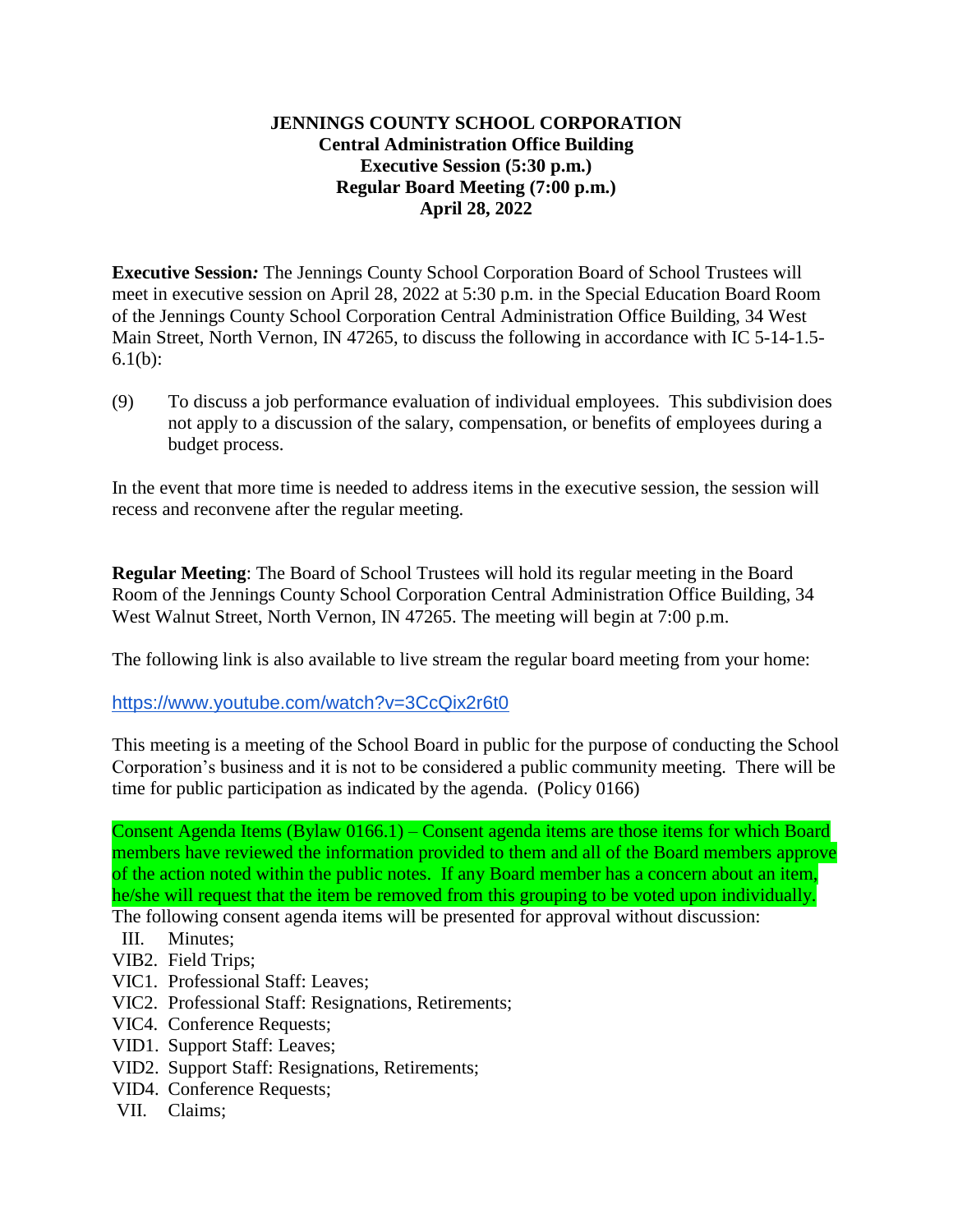Agenda Information Items – Information items are those items that the Board members are given to review. If a Board member wishes to discuss any of these items, he/she will indicate that the item(s) be removed from this grouping for discussion during the meeting.

The following information items will be shared with the Board:

VIIA1. North Vernon Redevelopment Commission Meeting Minutes 3/21/2022.

## **Agenda**

- I. Pledge
	- The President will open the meeting with the Pledge of Allegiance.
- II. Consent Agenda Items
- III. Minutes of the Board Work Session of April 11, 2022, Minutes of the Executive Session and the Regular Board Meeting of April 14, 2022.
- IV. Community Non-Agenda Items
	- The President will ask if anyone would like to speak on an item not on the agenda.
	- **Stronger Together Recognition** JCS Instructional Coaches
		- $\triangleright$  Morgan Likens
		- Amber Hook
		- $\triangleright$  Jennifer Laman
		- > Tamara Bates
		- $\triangleright$  LuAnn Gant
		- $\triangleright$  Karen Field
		- $\triangleright$  Cynthia Law
		- Melissa Patterson
	- JCSC MTSS Presentation Instructional Coaches
	- JCSC STEM/PBL Website Presentation Jennifer Laman
- V. Old Business
	- A. Programs (Policy 2000)
		- 1. 2022–2023 Student Handbooks, Approval
- VI. New Business
	- A. NEOLA
		- 1. NEOLA Policy 4120.08, Employment of Personnel for Extracurricular Activities, First Reading
		- 2. NEOLA Policy 4214, Staff Gifts, First Reading
		- 3. NEOLA Policy 5113.02, School Transfer Options, First Reading
		- 4. NEOLA Policy 5340.01, Student Concussions and Sudden Cardiac Arrest, First Reading
		- 5. NEOLA Policy 5460, Graduation Requirements, First Reading
		- 6. NEOLA Policy 5540, The Schools and Governmental Agencies, First Reading
		- 7. NEOLA Policy 6105, Authorization to Accept and Distribute Electronic Records and to Use Electronic Signature, First Reading
		- 8. NEOLA Policy 6114, Cost Principles Spending Federal Funds, First Reading
		- 9. NOELA Policy 6220, Budget Preparation, First Reading
		- 10. NEOLA Policy 6230, Budget Hearing, First Reading
		- B. Programs (Policy 2000)
			- 1. Curtis & Livers LLC Invoice, Approval
			- 2. Field Trips